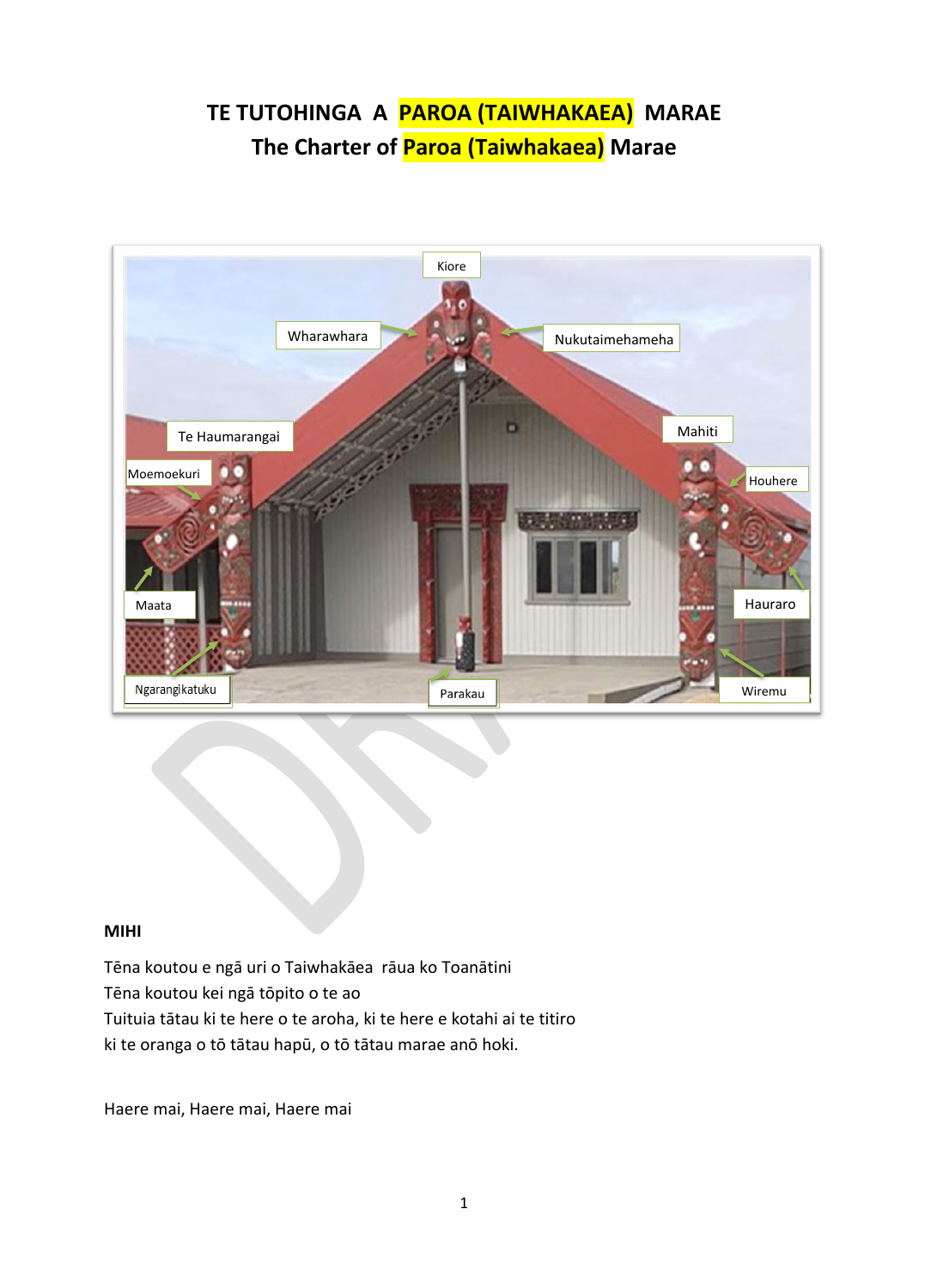## **Whakatauki**

Ka rere te karanga o oku tūpuna, i runga i te kaupapa kua wharikitia nei Puawairua e, nāu nei i moe taku tipuna a Pirauwhenua, tū te ihiihi, tū te wanawana e! Te Rangihouhiri moe ana i a Hinepare, puta kau ana taku whare tangata a Toanatini E tu kau ana i runga i te papa tapu e hora nei ko Pāroa e.

Tuohu tonu te haere mai o ngā iwi ki runga i te papa i hurihia ake ai e ngā mātua tipuna e Whakaeke kau ana ki raro i te kauae o Taiwhakāea

"Whakaae ana mai koutou he taniwha!

- Whākanakana ana mai ka weriweri
- Pūkanakana mai he paruparu
- Upokokōhua te mataku e!"

## **Pepeha**

- Ko Kaputerangi, Ko Moutohora, Ko Putauaki ngā maunga
- Ko Te Moana a Toi kai mua atu na
- Ko Orini te awa e tuitui ana i ngā awa e toru o te rohe.
- Ko te awa o Whakatane, o Rangitaiki me Tarawera.
- Ko Ngātiawa te iwi
- Ko Mataatua te waka
- Ko Pāroa te marae
- Ko Taiwhakāea te tupuna tāne Tihei mauri ora!
- Ko tana uri whakaheke ko Kiore te koruru o runga i te whare tūpuna.
- Ko tana wahine purotu ko Toanatini

Tihei Mauri Ora!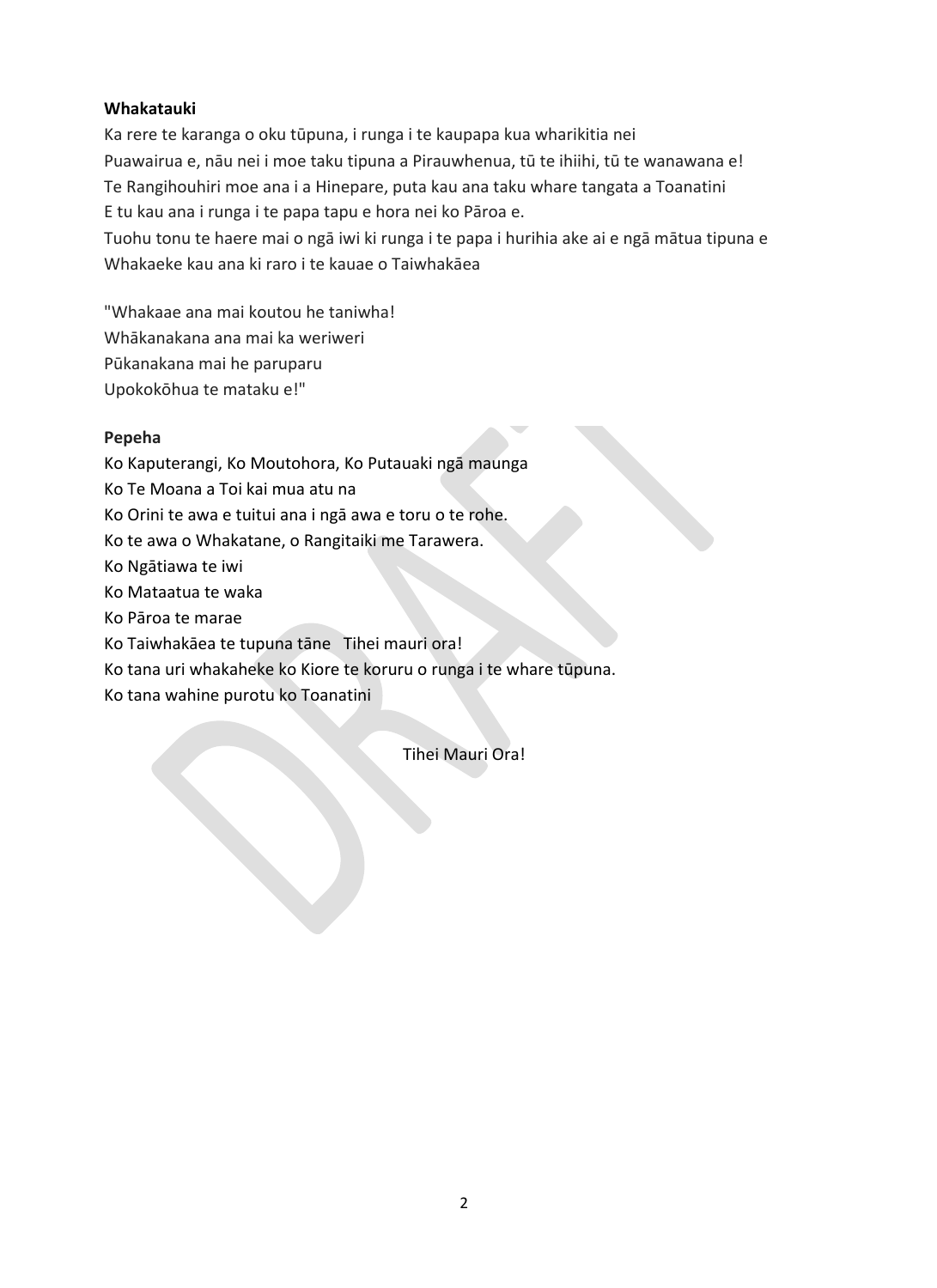## **1.0 TE WHENUA**

1.1 The Māori freehold land known as Taiwhakāea B Māori Reservation is located at Pāroa.

On 3 July 1986 the Taiwhakāea B block was declared a Māori Reservation for the benefit of the Taiwhakāea hapū and all other Māori people in the locality. On 21 September 2006 the status of the land was determined to be Māori Freehold Land. The Reservation is more commonly known as Paroa (Taiwhakaea) Marae.

## **NGĀ TURE WHAKARITE KAUPAPA O TE MARAE/Governing Legislation**

- 1.2 Maori Reservation Act 1993, 1994, 1995. It is registered as a Maori Reservation B Trust under the Ture Whenua Maori Land Act, 1993. The Trustee Act 1956. The Administration Act 1963.
- 1.3 Currently, there are six trustees namely: Hoani Powell Paora Reneti John Te Poari Newton¬ Ricki Tauroa Georgina Maxwell Tania Waana Davis

## **HISTORY AND BACKGROUND**

The hapū of Ngāti Awa descend from many tūpuna including Toi Te Huatahi, his sons Rauru and Awanuiārangi I, and from the pre-migration tribes including Te Hapūoneone, Maruiwi and Te Marangaranga. Ngāti Awa also descend from the ancestors of the Mataatua waka including Toroa, Ruaihona, Tahinga o te ra and Awanuiārangi II and through Raukura daughter of Wairaka link again to Toi through his uri Māhu Tapoanui.

Before colonisation, Te Whānau a Taiwhakāea was one of the many hapū of Te Patutātahi that the included Ngāti Hinanoa, Ngāti Hina, Ngāti Kama and Ngāi Tāpiki. Taiwhakāea is tupuna of the hapū that today carries his name and that is centred around Te Pāroa Marae.

In 1866 the lands of Ngātiawa including Taiwhakāea were confiscated by the government for the iwi being in "rebellion". Since then, the hapū, along with our close whānau Ngāti Hikakino, have been sheltered by Taiwhakāea hapū at Otamāuru and then Pāroa.

From 1867, the three tūpuna whare all stood together at Otamāuru until in April 1893, when Te Kooti Rikirangi Te Turuki uttered his whakatauki to Hoani Poururu:

E Úpe, he aha koe i whakatū ai i to whare i runga i te timutimu, wehewehe whenua, wehewehe tangata, wehewehe tikanga?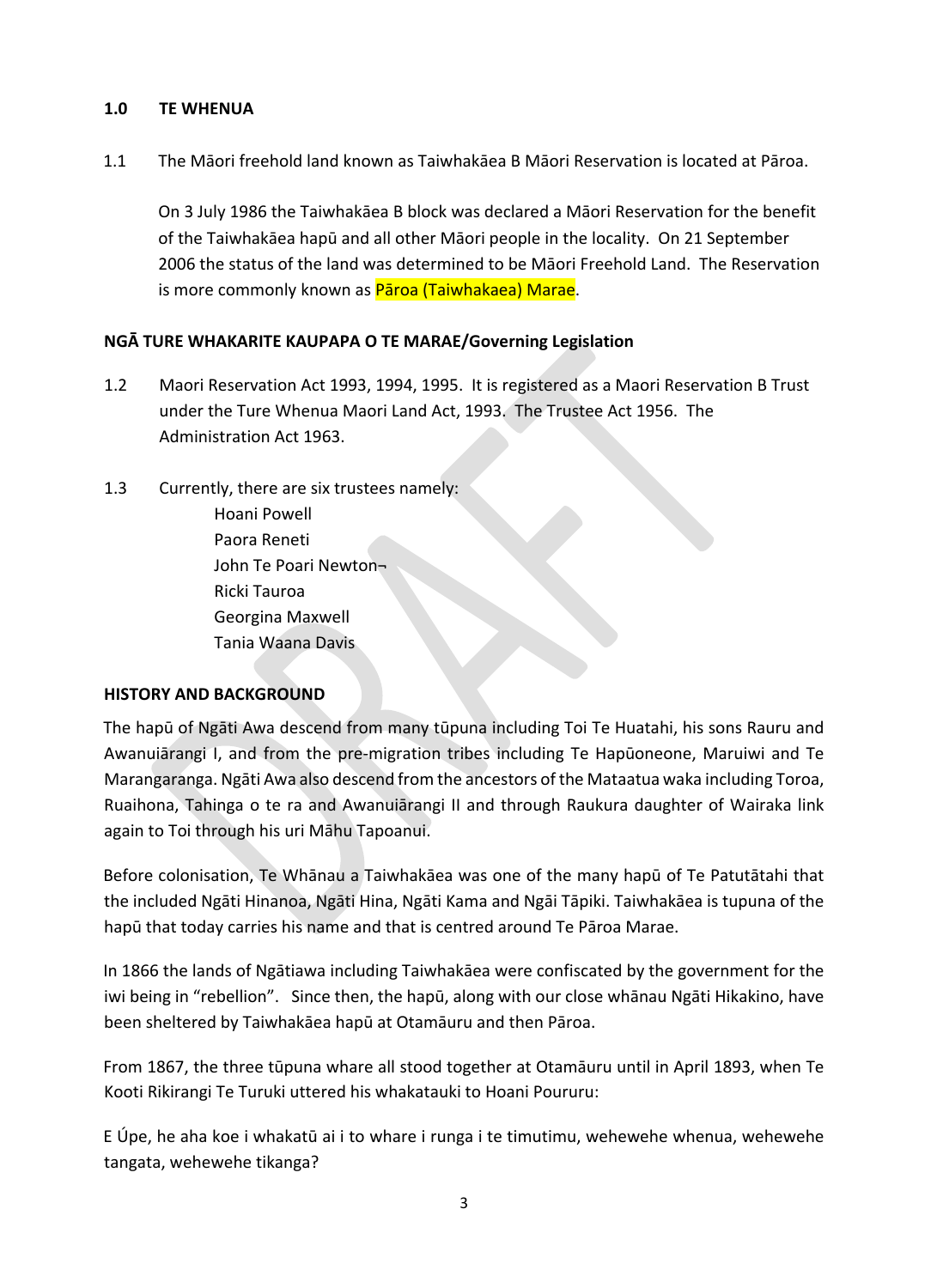## *O Upe (Taupe) why have you built your house on the stump, dividing the land, the people, and their beliefs?*

In the years that followed, the prediction of Te Kooti came to pass and all three whare tūpuna separated with Taiwhakāea being the first to move from Otamāuru to Te Pāroa in 1907 and was officially opened in 1913. Puawairua and Te Rangihouhiri II eventually followed to their present locations in Pāroa. Te Rangihouhiri II was shifted in 1922 to land purchased from Akuhata Kīngi.

Rangitipukiwaho I and Tumatawera, an uri of Ueimua, had Taiwhakāea, Te Puia, Whetenui, Paraheka, Te Ratuhāhana, Te Rangikāwhiua and Ruatiki. Taiwhakāea was named after his greatgreat grandfather, Taiwhakāea Tupuna. The wahine of Taiwhakāea was Toanātini, the daughter of Te Rangihouhiri II and Hinepare and her grandparents were Hikakino and Te Uruhina.

The children of Taiwhakāea and Toanātini were Nukutaimehameha, Houhere, Hauraro, Maata and Kiore. Nukutaimehameha married Te Whakapuakanga of Te Whānau a Te Ehutū. They had three sons, Paiaka, Tukere and Te Rangitipukiwaho II. Many uri of Taiwhakāea and Toanātini maintain land in Te Whānau a Apanui because of their whakapapa through, Nukutaimehameha and the uri of Kiore.

Regarding the Rūrima islands, Te Hurinui Apanui confirmed that the customary rights there came from Nukutaimehameha, Houhere, Hauraro, Maata, Kiore, and Toanatini.

Kiore the youngest child of Taiwhakāea and Toanātini married Te Wharawhara. They had Te Haumarangai, Māhiti, Te Ihutaoroa, Mahi, and Kaipo. Te Haumarangai the eldest son married Moemoekuri who had Mahiti, who was espoused to Hinemareikura of Te Whānau a Rutaia.

In addition, Taiwhakāea, Hikakino and Te Rangihouhiri II can whakapapa to Waitaha-ariki-nui, Waitaha-turauta and Tuwharetoa. Another seminal whakapapa connection is through Hinepare, a wife of Te Rangihouhiri II back to her tūpuna Tūteao and his wife Te Whakarurumai-o-te-rangi.

Te Patutātahi-Ngai Taiwhakāea is intricately connected to Ngāti Hikakino, Ngāi Te Rangihouhiri II and Te Tāwera hapū and together form a close political compact. Since the time of the raupatu in 1866, Ngāi Taiwhakāea, Te Rangihouhiri II, and Ngāti Hikakino have become synonymous as a single community, which today is based within the rohe of Taiwhakāea at Pāroa, Whakatāne.

Through these tūpuna the descendants of Kiore and Wharawhara secured customary interests in the Matahina lands. Kiore fell into conflict with Te Muinga of Ngāti Pūkeko and retired to Otumahi, a settlement of Warahoe and Te Whānau Pani.

Kiore occupied a piece of land at Mataipuku on the northern side of Pupuāruhe. When an award was made to Patuwai the piece was called Te Pāhi.

According to Tiaki Rēwiri Taiwhakāea was killed at Maraenui by Te Whānau a Apanui explaining that this was the reason Ngāti Awa wished to kill Tohi Te Ururangi when he was blown ashore at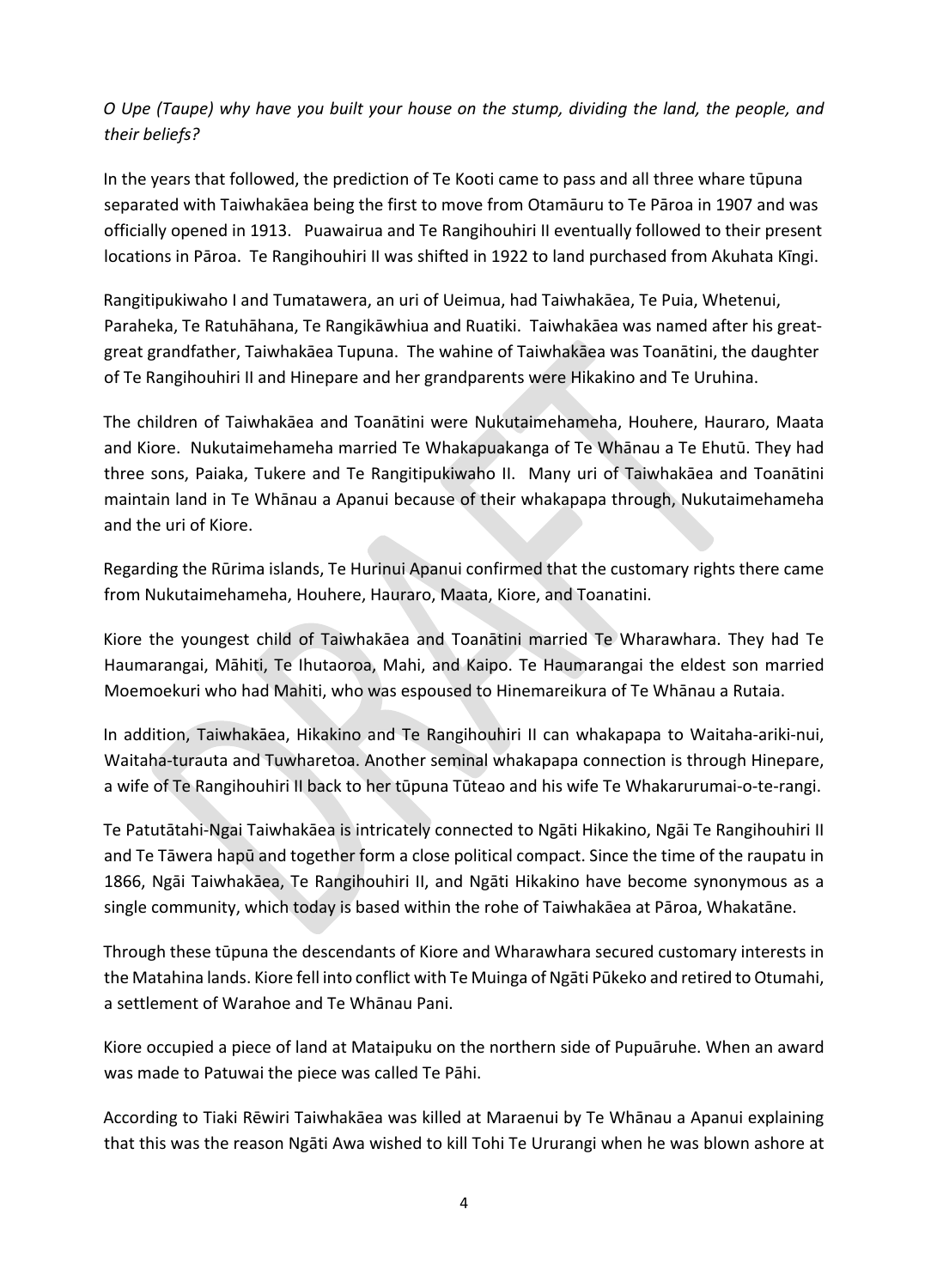Te Kaokaoroa. Tiaki Rēwiri also said that only the uri of Te Rangitipukiwaho I are tuturu Ngāti Awa, and that customary rights to the whenua at Whakatāne and Rangitāiki came from Taiwhakāea who derived those rights from Awanuiārangi II.

Taiwhakāea lived all his life in the Whakatāne region while his descendants journeyed across the rohe establishing themselves and their descendants' mana within the Ngāti Awa takiwa.

According to Himiona Te Orinui, one of the principal pā of Taiwhakāea was at Puketapu, above Whakatāne, and that from his time to the present, the uri of Taiwhakāea have lived continuously in the Whakatāne region. Tiaki Rēwiri also said that Te Patuwai uri of Taiwhakāea and Te Puia lived continuously at Puketapu and Te Pāpaka pā, and that Nukutaimehameha and his son Paiaka also lived there.

Before colonisation, Te Whānau a Taiwhakāea was one of the many hapū of Te Patutātahi that included Ngāti Hinanoa, Ngāti Hina, Ngāti Kama and Ngāi Tāpiki. Taiwhakāea is the tupuna of the hapū that today carries his name and that are centred around Taiwhakāea Marae.



## **Whare Tupuna**

Following the building of the new whare kai in 1976, discussions regarding building a **new wharenui** began. It had been suggested that the current whare tupuna was beyond repair and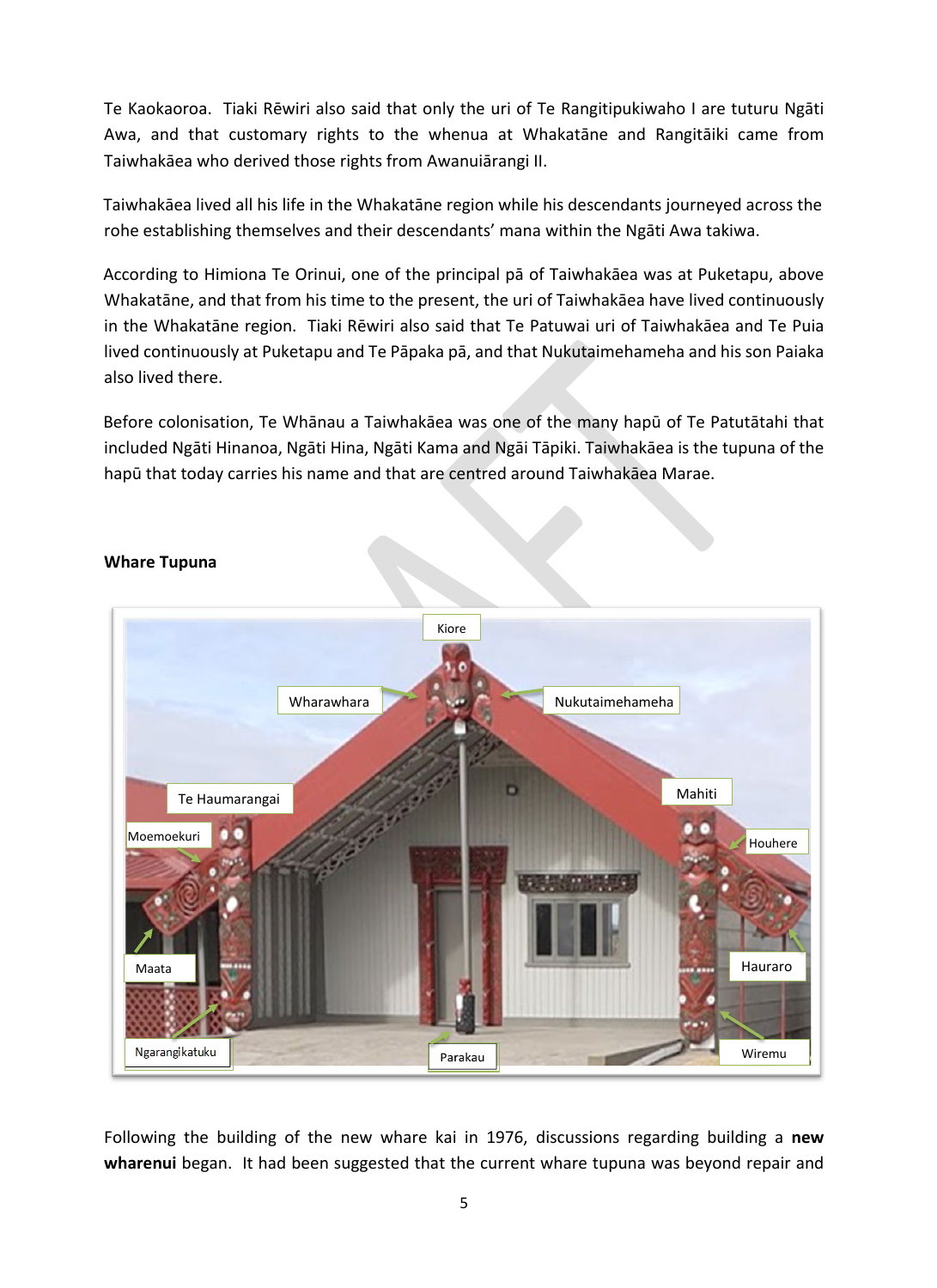that a more practical solution would be to build a new meeting house. However, following further hui the proposal was not endorsed by the hapū and so the efforts to build a new wharenui were unsuccessful in persuading a majority of the hapū to endorse a new building. Even so the refurbishment of the existing wharenui was a project that did gather and sustain support. With the assistance from Ngātiawa through the ACCESS schemes the operating and with labour from the papakainga housing project the refurbishment of **Taiwhakāea** wharenui was eventually completed in 1990.

## **Whare Manaaki**

During the 1960s the wharekai was condemned as being unsafe for public use but even so it was still in use up to the time of demolition in 1972. It was resolved in 1965 with a motion by Koro Aukaha and supported by Maaka Harawira to replace **Toanatini** with a new building of the same name. Saturday 23 October 1976 was the opening of the new wharekai

## **TE WHAKAMARAMA O NGA KUPU/Interpretation of Terms**

1.4 For the purposes of this Charter:

*"Marae"* means Pāroa Marae, including the land and buildings that form the Taiwhakāea B Māori Reservation

*"Beneficiaries"* means those who whakapapa to Ngāi Taiwhakāea "Beneficiaries" means the members of Ngāi Taiwhakāea hapū of the Ngāti Awa iwi

*"Kaumātua or Pakeke"* means the elders of Ngāi Taiwhakāea Marae.

*"Trustees"* means the Trustees of Pāroa (Ngai Taiwhakaea) Marae as appointed by the Māori Land Court

*"Committee"* means the Taiwhakaea Marae Committee

*"Court"* means the Māori Land Court

## **NGĀ TĀNGATA WHAI PĀNGA /The Beneficiaries and Members**

1.5 The beneficiaries are those who whakapapa to Ngāi Taiwhakāea Beneficiaries" means the members of Ngāi Taiwhakāea hapū of the Ngāti Awa iwi

## **HONORARY BENFICIARIES**

1.6 Honorary beneficiaries are either: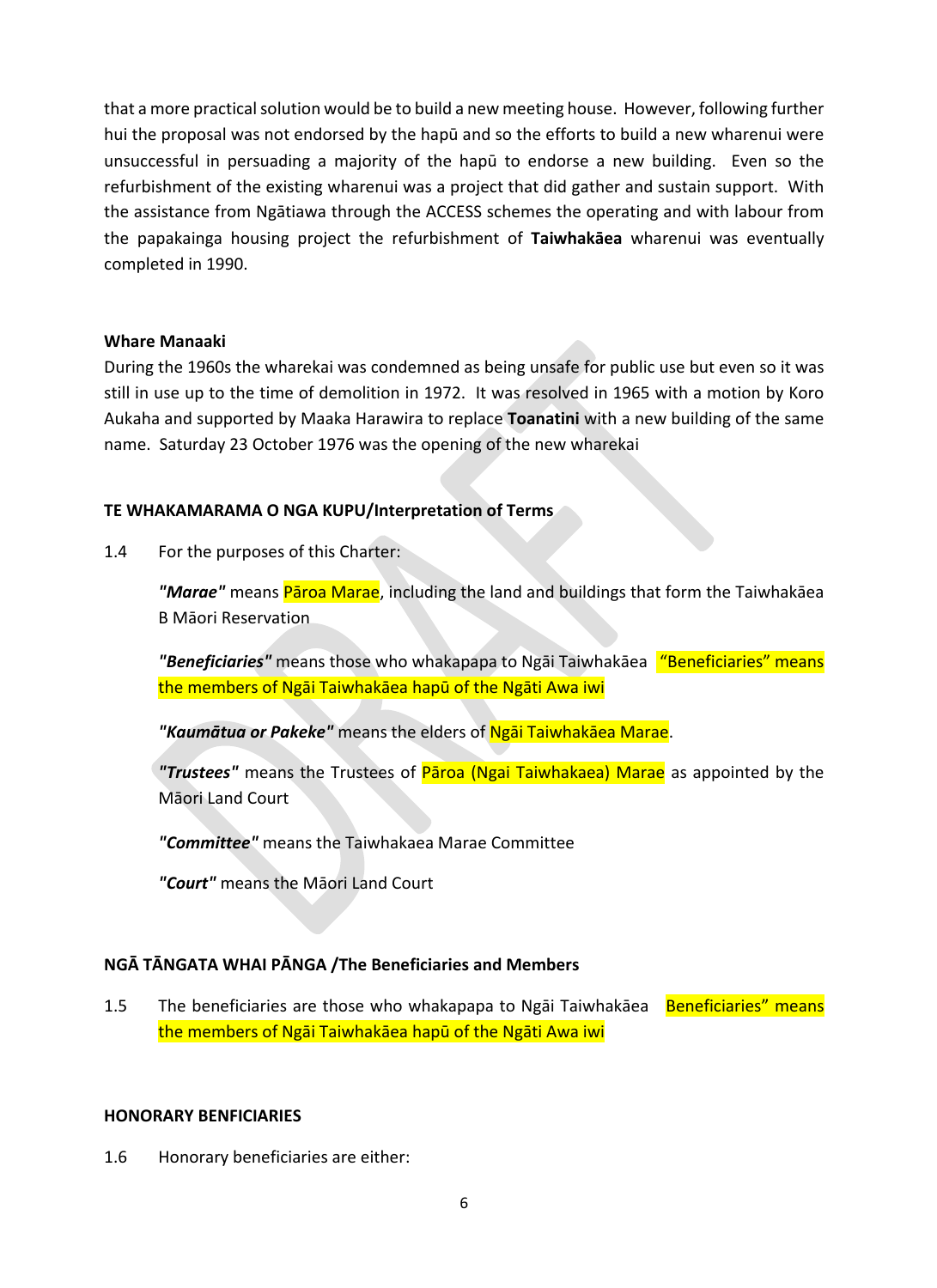- a. hoa rangatira (spouses or partners) of a beneficial owner of Pāroa Marae for as long as they are actively involved in a relationship with that beneficial owner and are actively contributing to, and involved in, marae activities In the case where that beneficial owners dies, the honorary beneficiary status of the spouse or partner is retained for as long as they continue to actively contribute to and participate in the marae activities;
- b. whānau who have lived amongst the hapū for many years and actively contribute to, and participate in, the marae activities.
- 1.7 Honorary beneficiaries can participate in all aspects of the Marae activities and can have administrative roles on the marae. Honorary beneficiaries can be a part of the Kāhui Kaumātua, but cannot vote at Trustees elections or be voted as Trustees; they cannot vote on issues relating to the sale or disposition of major marae assets and/or resources, or in the alteration of this charter.

## **2.0 GENERAL**

## **TE HUARAHI O TE TIROHANGA/Vision Statement**

2.1 O matau Tiirohanga Whanui -

What is our vision

## **MISSION STATEMENT**

2.2 To maintain Taiwhakaea Marae as the focal platform to support and strengthen the full potential of our whānau, hapū, and community, thus encouraging Ngāi Taiwhakaea to stay connected to the marae, and empowering them to make contributions of significance today, and in the future.

#### **GUIDING VALUES & PRINCIPLES**

2.3 In general, the Trustees shall decide on all matters affecting the Māori Reservation including amenities, the buildings, and activities. The Trustees shall encourage the beneficiaries of the Marae to adhere to the tikanga, kawa, values and traditions of our tupuna, which are paramount to the way we conduct ourselves and the way we make decisions: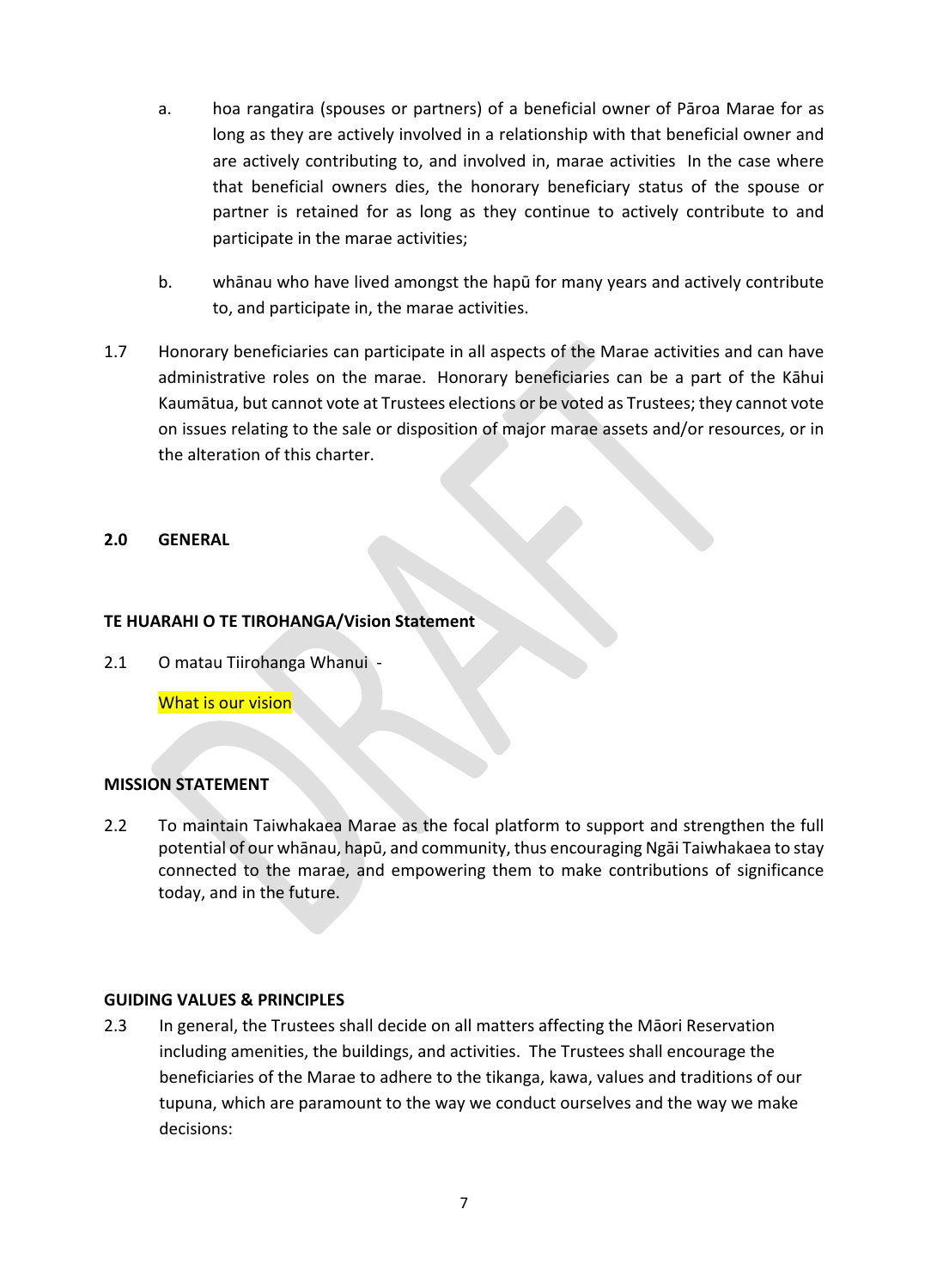| Ngāi Taiwhakāeatanga | Ngāi Taiwhakāea tikanga, kawa, whakairo, and<br>reflected<br>will<br>be<br>the<br>āhuatanga<br>in<br>implementation of all aspects of this Charter.                                                                                                                                |
|----------------------|------------------------------------------------------------------------------------------------------------------------------------------------------------------------------------------------------------------------------------------------------------------------------------|
|                      | Acknowledging Ngai Taiwhakaea<br>korero,<br>whakapapa, history, and stories as the basis of<br>our hapū moving forward.                                                                                                                                                            |
|                      | Upholding the mana, values, and principles of<br>Ngāi Taiwhakāea is paramount in all that we<br>do.                                                                                                                                                                                |
| Wairuatanga          | Acknowledging spiritual authority, promoting                                                                                                                                                                                                                                       |
| <b>Karakia</b>       | and maintaining the spiritual wellbeing of our<br>whānau and hapū.                                                                                                                                                                                                                 |
| Whakamoemiti         |                                                                                                                                                                                                                                                                                    |
| Manaakitanga         | Generosity, contributing and caring behaviour;<br>ensuring every effort is made to extend our<br>hospitality to our manuhiri; ensuring we take<br>care of each other, and the physical and<br>spiritual wellbeing of our tamariki, Rangatahi,<br>pākeke, kuia, and kaumatua.       |
| Whanaungatanga       | The maintenance and promotion of pride,<br>dignity, and integrity in our relationships.                                                                                                                                                                                            |
| Kotahitanga          | Unity and commitment; being aware and<br>respecting our connection to and relationships<br>with<br>other;<br>understanding<br>each<br>interconnectedness from a Te Ao Māori world<br>view, and that everything we do will impact on<br>someone or something at some point in time. |
| <b>Ata Kitenga</b>   | Transparency, accountability, and open and<br>regular communication.                                                                                                                                                                                                               |
| <b>Tika</b>          | Fairness.                                                                                                                                                                                                                                                                          |
| Pono                 | Honesty and openness with each other and in<br>all that we do.                                                                                                                                                                                                                     |
| Kaitiakitanga        | Respecting Papatūānuku, Ranginui me ā rāua<br>tamariki, mokopuna, actively promoting the<br>environmental<br>sustainability,<br>care<br>and<br>protection of our whenua, our landscapes,<br>flora, fauna, wāhi tapū, and sites of spiritual<br>and cultural significance.          |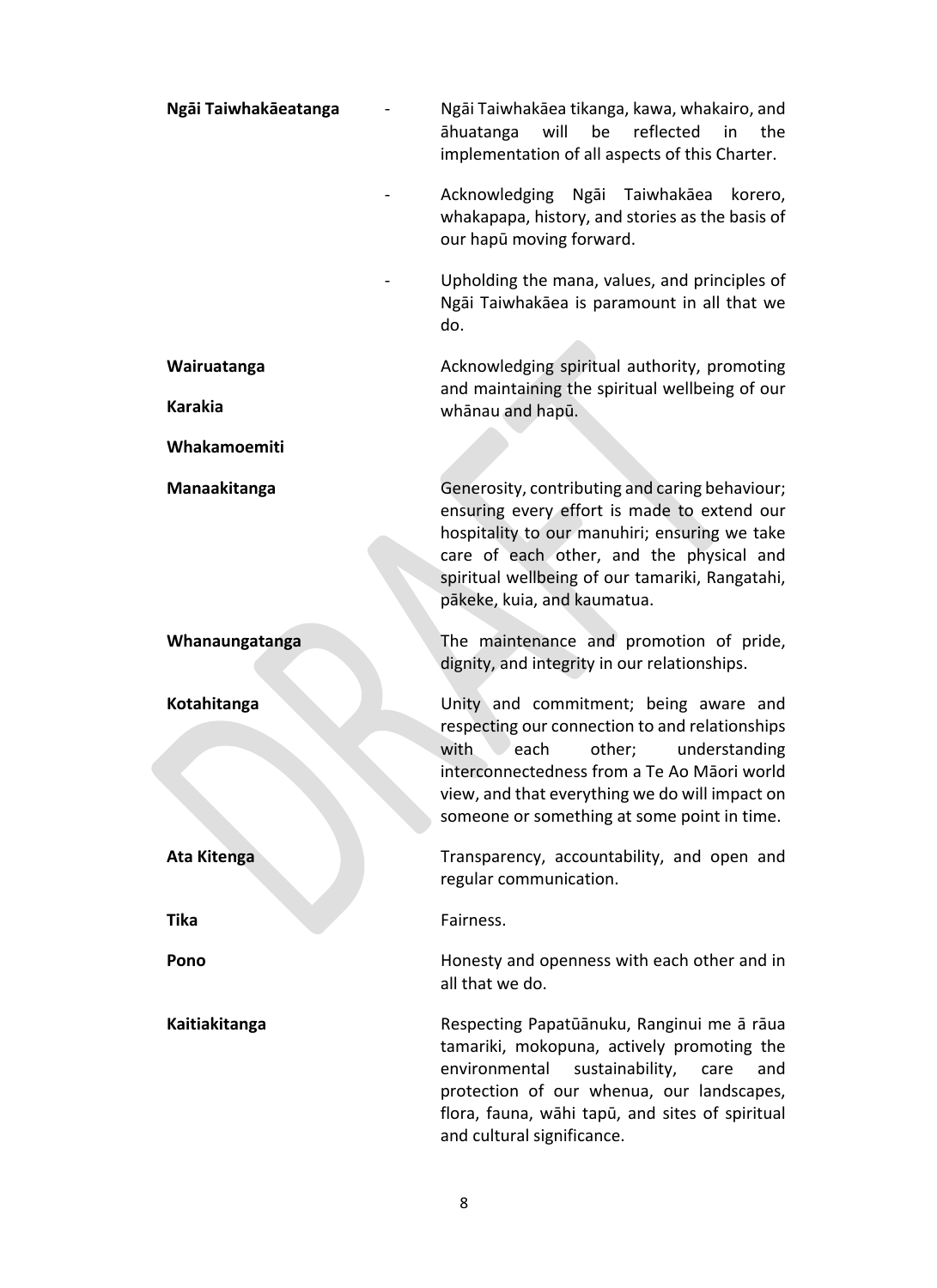Kaitiakitanga refers to the protection and enhancement of taonga and other resources for the hapū today, and the generations to come.

**Tino rangatiratanga** Leadership and self-determination in managing our resources and taonga for the benefit of our hapū.

- 2.4 In keeping with these principles, all activities on Taiwhakāea Marae will follow the tikanga and the kawa of the Marae. The Trustees shall also:
	- a. advance, encourage and support the interests of all Beneficiaries.
	- b. actively participates in the revival, development, and use of Te Reo, and the maintenance and preservation of Ngā Tikanga on the marae.
	- c. be considerate and supportive of each other and seek and respect the advice and guidance of Kaumātua on the marae.
	- d. ensure that all buildings, assets, and grounds encompassed within the Māori reservation are respected and maintained to the highest standards.
	- e. ensure that manuhiri is received according to tikanga.
	- f. encourages the wellbeing of the Beneficiaries without bias or discrimination.
	- g. upholds and maintain the links to extended whanaunga.
	- h. approves applications for grants/funding from government, local bodies, and other institutions for the benefit of the marae.
	- i. ensures that all publicly and media announcements in respect of the Marae must first be approved at a meeting of the Trustees and issues by the chairperson of the Trustees.

## **TE KĀHUI KAUMĀTUA**

- 2.5 The Kaumātua have numerous roles in the life of the community through the Marae. They teach and guide in tikanga matters; they tell the stories of the hapū; where possible they teach and promote the use of Te Reo; they advise in resolving disputes, and they hold knowledge which relates to keeping archival information safe and accessible.
- 2.6 The Trustees appreciate with deep respect and aroha the wisdom, counsel, and unfailing support of our kaumātua. The Trustees in exercising their duties shall from time to time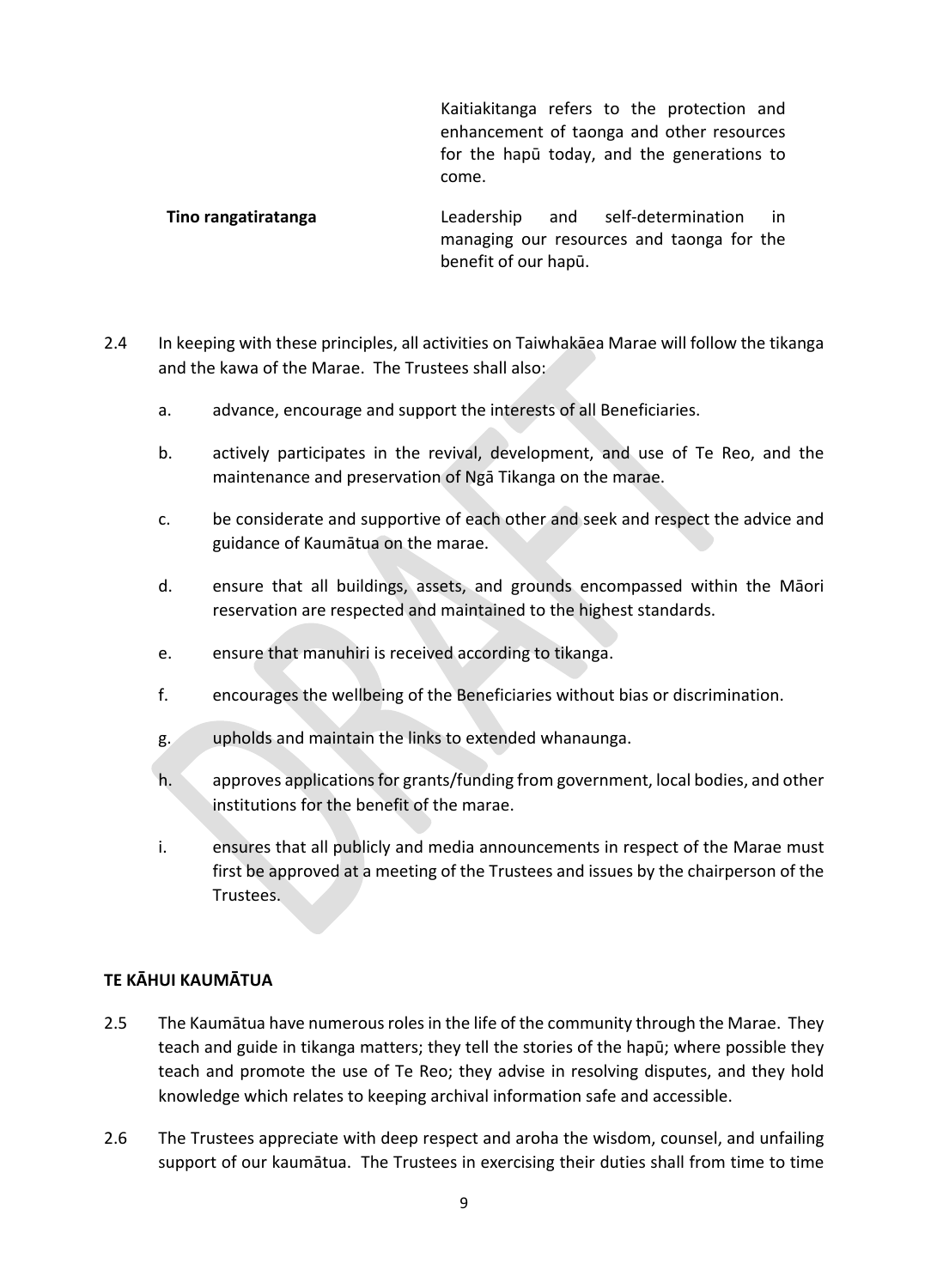consult with our kaumātua regarding all matters of tikanga and kawa for Taiwhakāea Marae.

- 2.7 The Kaumātua of Ngāi Taiwhakāea shall convene when required to provide the Trustees with advice and guidance in matters of tikanga and kawa that affect the Marae. The Kaumātua meetings shall be convened by Kaumātua and from time to time at the request of the chairperson of the Trustees or by a majority of Trustees.
- 2.8 The Kaumātua will be provided with reports from the Trustees outlining matters of significance and the advice sought. The Trustees will consider the advice received from the Kaumātua and should ensure that all committees are also informed.

## **3.0 MARAE GOVERNANCE - THE RESPONSIBILITIES OF THE MARAE TRUSTEES**

- 3.1 In addition to acting in accordance with the guiding values of this Charter to protect and preserve the mana of Ngāi Taiwhakāea, the Trustees shall act in accordance with Te Ture Whenua Māori Act 1993, the Māori Reservations Regulations 1994, and all other applicable legislation.
- 3.2 From time to time, and when required, the Trustees may seek directions from the Court, the advice of lawyers or other suitably qualified persons, regarding legislation that may affect the Marae and/or the Trustees' proper administration of the Marae.
- 3.3 Where there is a conflict between tikanga Māori and legislation, the Trustees shall consult with the Beneficiaries at a properly notified and convened hui, and with other necessary parties in such reasonable time and manner as to achieve a resolution. In these circumstances, the Trustees shall, in the exercise of their duties, have regard to the advice of the Kaumātua of the Marae and the wishes of the Beneficiaries.
- 3.4 The Trustees shall elect from their number a chairperson and deputy chairperson to serve in that role for the period of the Trustees' appointment as trustee. The chairperson shall be their spokesperson on all matters including all dealings with the media.
- 3.5 The chairperson shall convene and chair all meetings of the Trustees. In the absence of the chairperson, the deputy chairperson shall convene and chair all meetings of the Trustees. Where both the chairperson and deputy chairperson are absent, then the Trustees will select one of their number to convene and chair the meetings of Trustees.
- 3.6 The Trustees shall elect from one of their number a treasurer who shall be responsible for the administration of all bank accounts for the Marae and including the preparation of regular financial reports including the annual accounts, the receipt of bank statements and invoices, and shall be the Trustees' liaison person with the accountants and auditors for the Marae.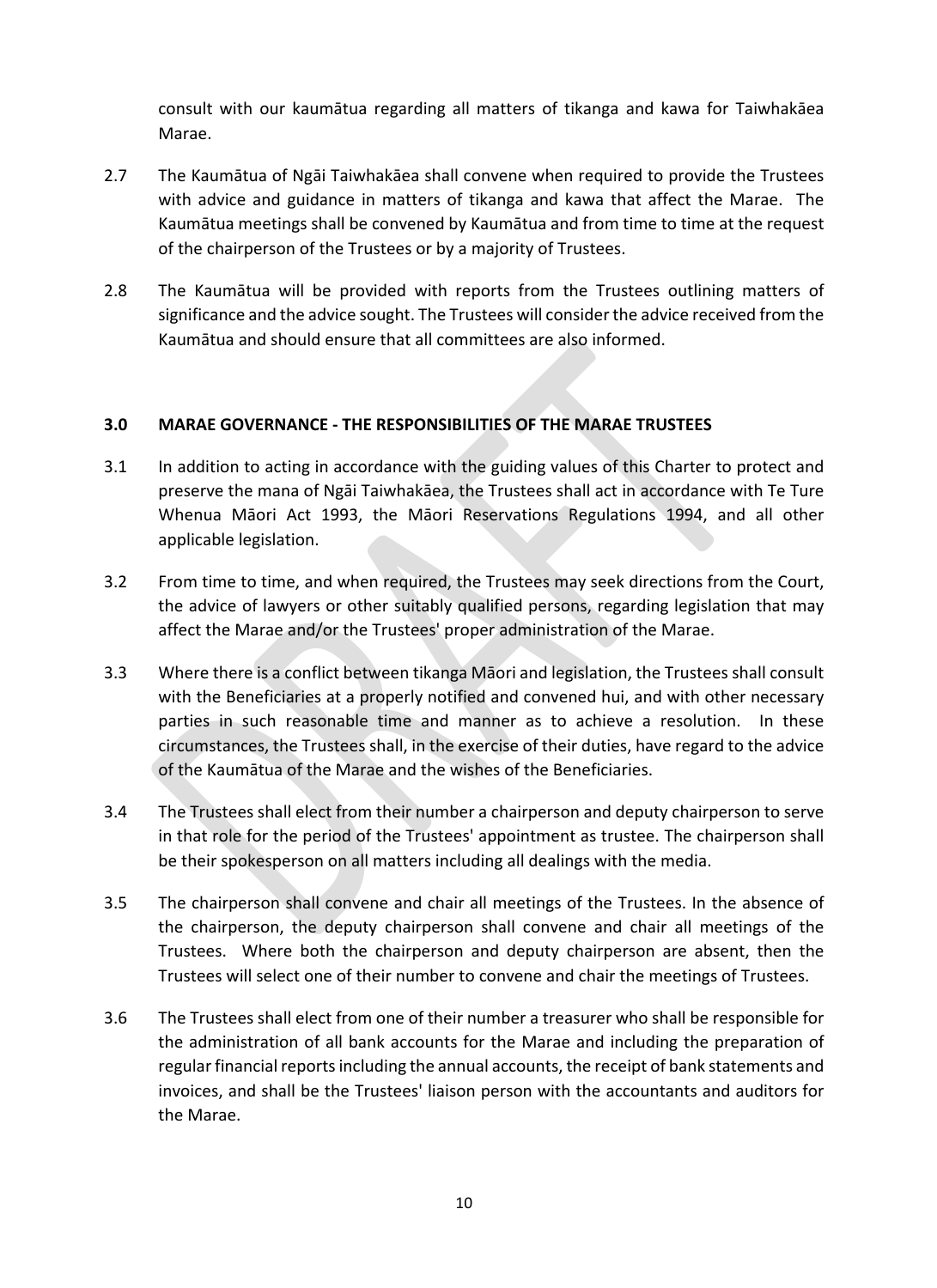- 3.7 The Trustees shall appoint, with the consent of that person, a Secretary who shall be responsible for recording and maintaining the minutes of all Trustees' meetings and meetings of Beneficiaries of the Marae called by the Trustees from time to time.
- 3.8 The Trustees shall hold an Annual General Meeting and/or Special General Meeting as required and in accordance with the Maori Reservations Regulations 1994.
- 3.9 At any given time, the Trustees may have up to co-opted members who have been selected by the Trustees to perform a specific role(s) or purpose(s).

## **THE MAIN DUTIES OF THE TRUSTEES:**

- 3.10 Te Whakamahi Manaaki Duty of Care
	- a. The duty of manaaki describes the level of competence that is expected of each Trustee.
	- b. Care or manaaki that an ordinary prudent person would exercise in a like position and under similar circumstances.
	- c. This means that the Trustee owes the duty to exercise responsible care when he or she makes a decision as a kaitiaki of the Reservation.
- 3.11 Te Whakamahi Whakaaetanga Duty of Agreement
	- a. The duty of whakaaetanga requires Trustees to be faithful to the mission and rules/laws as stated in the Reservation Regulations.
	- b. They are not permitted to act in a way that is inconsistent with the essential goals of the Trustees.

## 3.12 Te Whakamahi Pou Whirinaki - Duty of Trustworthiness and Loyalty

- a. The duty of Pou Whirinaki is a standard of faithfulness; a Trustee must give undivided allegiance when making decisions affecting the marae on behalf of the hapū.
- b. This means that Trustees can never use, or abuse information obtained as a member for personal gain, or whakaiti the Trustees, but must act in the best interests of the Trustees on behalf of the hapū.

## 3.13 **Key responsibilities of the Trustees**

a. Ensuring the Marae is well managed and maintained on behalf of the hapū.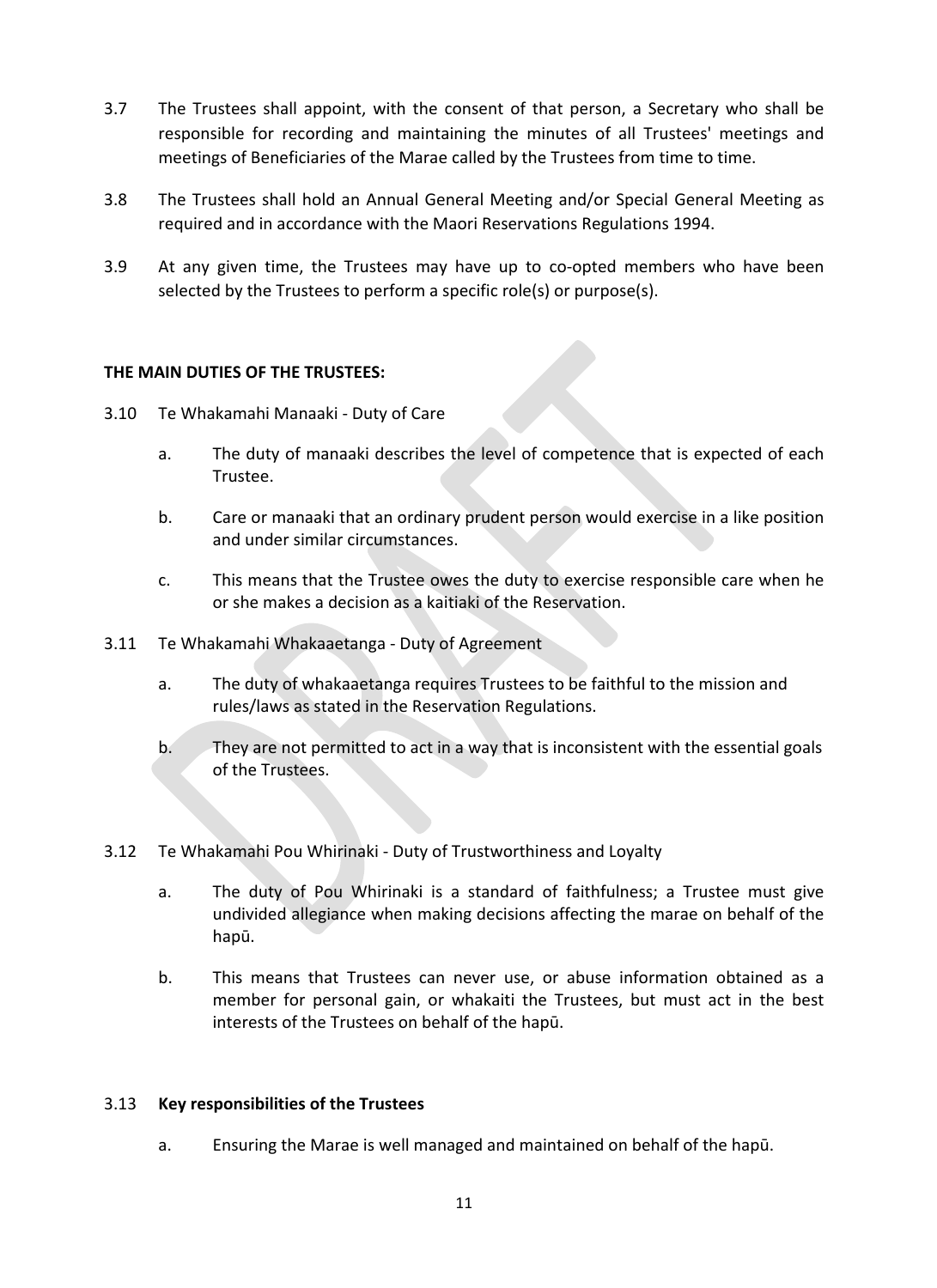- b. Protecting the Marae from external risks.
- c. Exercising financial stewardship.
- d. Preserving, and, when necessary, amending the Charter.

## 3.14 **Duties as Individual Trustees**

- a. Maintain regular attendance at Trustees' meetings.
- b. Be prepared and informed.
- c. Stewardship of the Marae assets and accounts on behalf of Ngāi Taiwhakaea.
- d. Integrity, responsibility, and honesty are paramount.
- e. Interpersonal relationship and decision-making skills.
- f. Diplomacy.
- g. Servant leadership and accountability.
- h. Declare conflicts of interest.

## 3.15 **Collective Capacity of the Trustees:**

Collectively, the Trustees shall have the following skills and knowledge:

- a. Governance
- b. Te Reo me Ngā Tikanga
- c. Knowledge of the whenua, history of Ngāi Taiwhakaea
- d. Accounting/financial literacy
- e. Policy and planning
- f. Project management skills
- g. Research skills
- h. Advocacy and conflict resolution skills
- i. Strategic planning and vision
- j. Communications across a range of mediums to suit a diverse audience
- k. Developing/maintaining relationships with external agencies and other hapū and iwi.

## **4.0 THE PROCESS FOR NOMINATING AND ELECTING TRUSTEES**

- 4.1 The Marae shall have up to ten (10) Trustees at any given time.
- 4.2 The term of office is indefinite.
- 4.3 Any person is eligible for nomination of a Trustee provided they are:
	- a. a Beneficiary of the Marae by whakapapa.
	- b. over the age of 18 (eighteen) years.
	- c. have no mental disability.
	- d. disclose any criminal convictions and/or charges before the Court.
	- e. have never been declared bankrupt; and
	- f. are in good standing.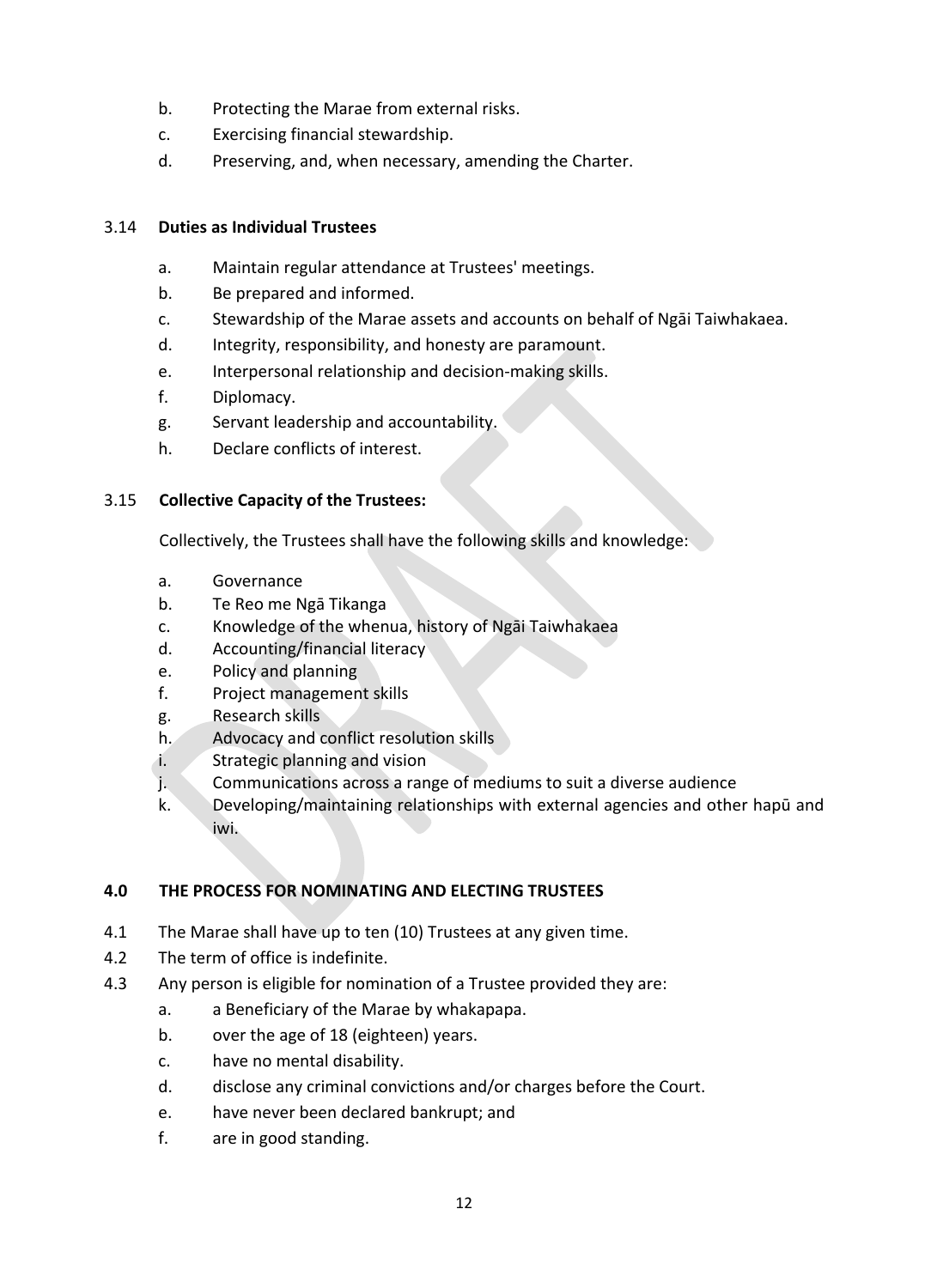- 4.4 Trustees shall be nominated and elected according to their knowledge and skills, and their ability to act as responsible Trustees of the Taiwhakaea B Maori Reservation.
- 4.5 The persons nominating a candidate for election must also be of Ngāi Taiwhakaea descent, and over the age of 18 (eighteen) years. The approved nomination form is to be signed and witnessed by both the nominator and the person being nominated.
- 4.6 Forms must be received by the Secretary 21 (twenty-one) days prior to a general meeting of Beneficiaries for the purpose of an election. The names of all nominees shall be posted on the Marae notice board prior to the meeting. Nominations will not be received on the day of the election.
- 4.7 All nominees must give a short written/verbal statement outlining their skills and suitability to fill the role of Responsible Trustee for the Taiwhakaea B Maori Reservation.
- 4.8 The election for Trustees shall be by show of hands of all Beneficiaries participating in the election.

## **5.0 RETIREMENT, REMOVAL AND/OR REPLACEMENT OF TRUSTEE(S)**

- 5.1 Upon the death, resignation, or removal by the Court of a Trustee, the remaining members shall ensure that the next annual general meeting of owners considers replacement. Application can then be made to the Court for an order replacing the Trustee(s).
- 5.2 A Trustee may be asked to resign if that person has failed to carry out his/her duties satisfactorily by:
	- a. being absent for more than 3 (three) consecutive meetings of the Trustees without reasonable excuse.
	- b. being rendered incapable of carrying out their duties.
	- c. having been declared bankrupt after taking office; or
	- d. having been convicted of a criminal offence since taking office.
- 5.3 A trustee may be subject to an application to the Court for removal if:
	- a. a two-thirds majority of Trustees have signed a resolution confirming that the trustee in question has committed a breach of trust of this Charter, or brought the Marae into disrepute; and
	- b. that at a properly notified meeting of the Beneficiaries the hui passed resolution seeking the removal of that trustee or trustees.
- 5.4 A trustee may also resign.
- 5.5 To avoid doubt, if any allegation of misconduct or bringing the Marae into disrepute has been made, the allegation must be put in writing and delivered personally to the affected trustee or trustees or to their usual place of residence or employment and who shall then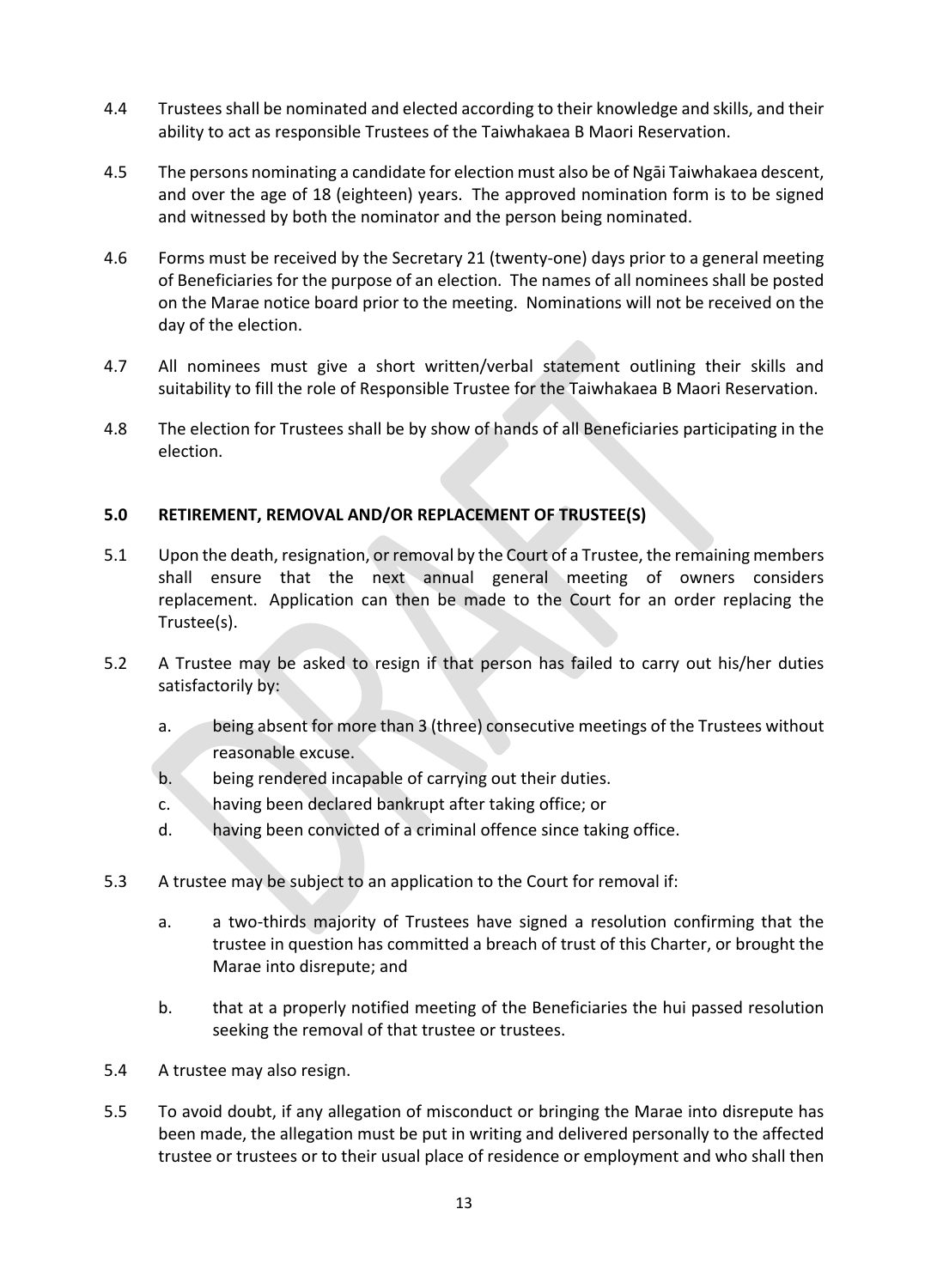be provided with reasonable opportunity to provide a response before any resolutions of Trustees or of the Beneficiaries are put to a vote.

## **6.0 ACCOUNTABILITY TO THE BENEFICIARIES**

## *How the Trustees provide information*

- 6.1 The Trustees acknowledge and agree that they are accountable to the Beneficiaries of the Marae. The Trustees both individually and collectively are to uphold the office of trustee with honesty and integrity and should not bring the office into disrepute.
- 6.2 The Marae Trustee meetings are open to members of the hapū, and the beneficiaries shall be presented with an annual report of activities undertaken, and an annual financial report at the Annual General Meeting.
- 6.3 The Trustees acknowledge that the Beneficiaries of the Marae are entitled to information on their administration and management of the Marae as Trustees. Copies of minutes, records, and accounts will be made available to the Beneficiaries at their request, provided that the request:
	- a. is not frivolous or vexatious; and
	- b. is in writing and outlines the reason(s) for the request.
- 6.4 Provided that the request complies with clause 6.3, the Trustees shall make the requested documentation available to the Beneficiary that requested the information within 2 (two) months of receiving the request.

## *Annual audited accounts*

- 6.5 The Trustees recognise the need to maintain proper records of account to ensure that the Beneficiaries are kept fully informed as to every financial dealing or matter that concerns the Marae directly or indirectly.
- 6.6 They shall cause true accounts for each year to be kept in such manner as the Trustees may decide of all receipts, credits, payments, assets, and liabilities of the Marae, which include all Committees and all such other matters necessary to confirm a fair and accurate state and condition of the Marae.
- 6.7 All accounts concerning the Marae shall be audited at least once a year by a chartered accountant (not being a trustee) appointed in that capacity by the Trustees.

## *Conflicts of interest*

6.8 Where any trustee has a personal interest in or is concerned directly or indirectly in a property or undertaking of the Marae, that trustee shall be required to disclose the nature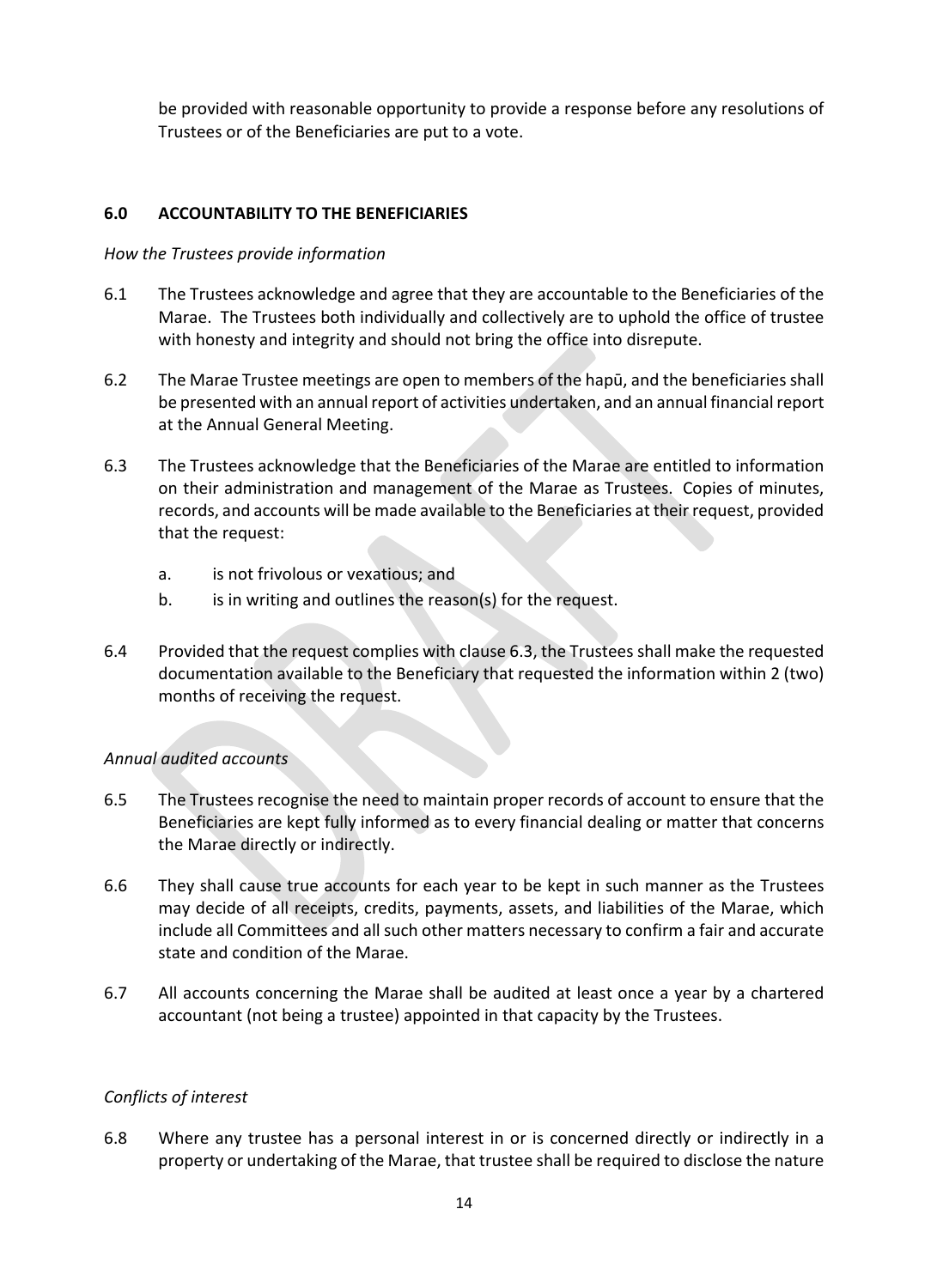and extent of their interest to the other Trustees and must not take part in any deliberations concerning the matter. Any potential conflict of interest must be disclosed promptly.

#### **7.0 SUB-COMMITTEES**

- 7.1 The Trustees authorise the sub-committees listed below to function as sub-committees of the Trustees acting upon delegation of particular powers and duties provided by the Trustees.
- 7.2 The Trustees and all sub-committees acting upon delegation of particular powers and duties provided by the Trustees will be guided by the tikanga, values, and traditions of our tipuna, which are paramount to the way we conduct ourselves and the way we make decisions.

#### THE MARAE COMMITTEE

- 7.3 The Marae Committee is recognised as a sub-committee of the Trustees acting upon delegation of the particular powers and duties provided by the Trustees. The Marae Committee is responsible to the Trustees, and accountable to the beneficiaries (hapū).
- 7.4 The Marae Committee will be guided by the tikanga, values and traditions of our tipuna, which are paramount to the we conduct ourselves and the way we make decisions.
- 7.5 The Trustees recognise and acknowledge that the Marae Committee which plays an integral part in the functioning of the Marae. The Trustees will hold elections for the Marae Committee at a Special General Meeting.
- 7.6 A Marae Committee of at least 7 (seven) shall be elected as follows:
	- a. 5 (five members shall be appointed by the hapū at the Marae Special General Meeting.
	- b. Trustees will select (from amongst themselves) 2 (two representatives to be on the Marae Committee.
	- c. From this committee of at least seven, a Chairperson, Secretary and Treasurer will be elected.
- 7.7 The Committee is responsible for the day-to-day affairs of the Marae, including maintenance of grounds and buildings, including roadways, the use of the Marae, payment of accounts relating to Marae functioning, fundraising for Marae development, and any other matters as the Trustees may request.
- 7.8 The Trustees may establish and disestablish committees from time to time. The function and purpose of any such committees are to be determined by the Trustees from time to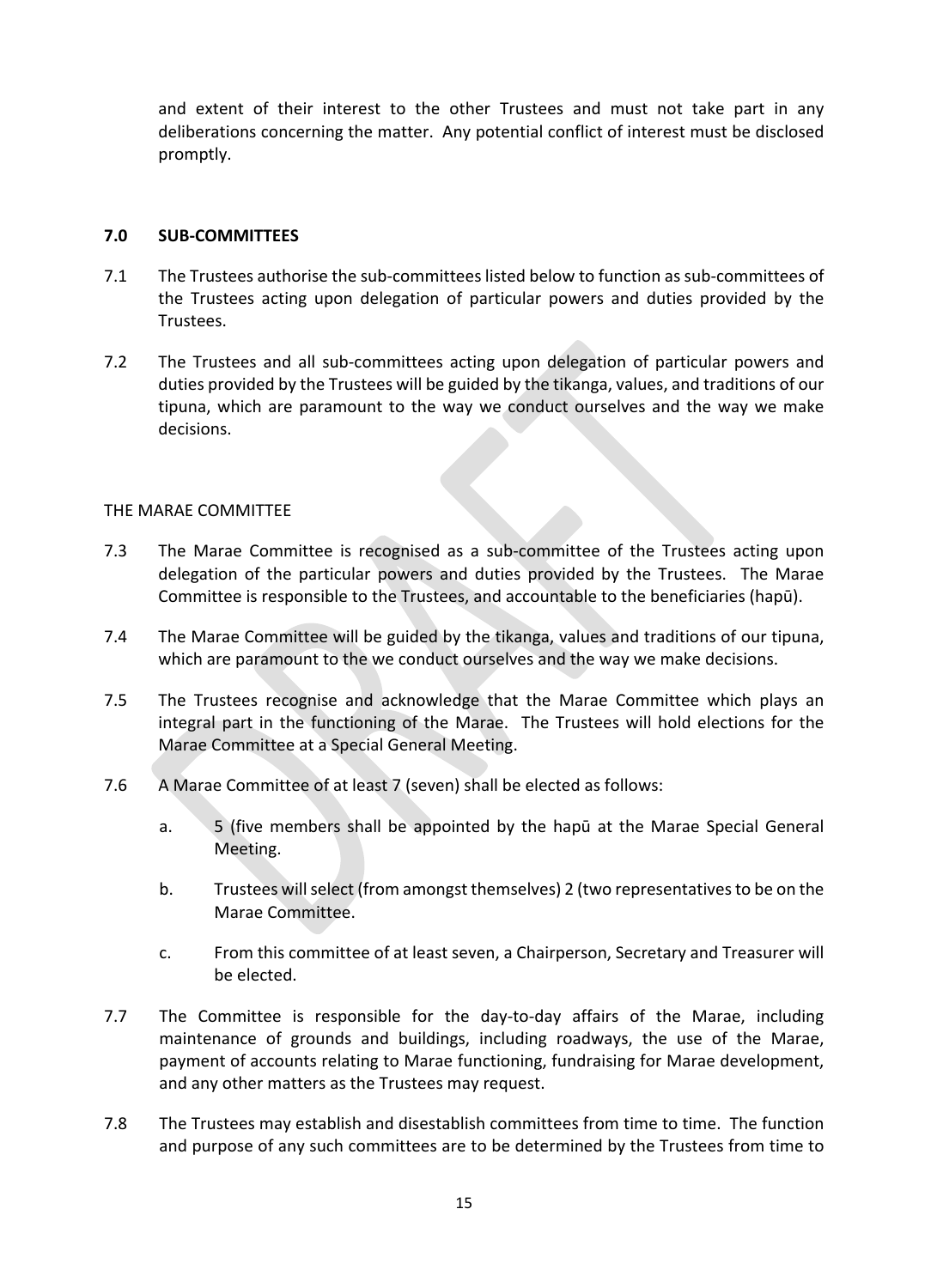time in writing. Each person appointed to any committee agrees to accept the authority of the Trustees in determining the function and purpose for that committee.

- 7.9 All committees shall report to the Trustees monthly or on such basis as the Trustees may determine from time to time.
- 7.10 The committees shall not enter into any negotiations, or represent, be represented, or be spokespersons for the Marae before any organisation, local body, or institution without the prior written consent of the Trustees.

## *What the Marae Committee does*

- 7.11 The Marae Committee shall:
	- a. Develop an annual calendar of events to include regular monthly Marae Committee meetings; all marae bookings; planned maintenance; fundraising events etc, all meetings.
	- b. Inform the Trustees and hapū of all upcoming activities to be held on the Marae.
	- c. Prepare the Marae for all hui.
	- d. In the case of tangihanga, ensure the Marae is clean, and work with the whanau/ hapū to organise catering for the first meal.
	- e. Make sure the Marae is clean for hireage. Note that the users of the Marae are responsible for ensuring the Marae is left clean after their function/hui.
	- f. Ensure the Marae grounds and facilities are kept in a clean and tidy condition.
	- g. Operate and maintain a separate bank account for the purpose of paying expenses due for the day-to-day functions of the Marae.
	- h. Receive and record all koha on behalf of the Trustees for all hui excluding Tangihanga (when this is the sole responsibility of the whānau).
	- i. Develop, in consultation with the Trustees, an Operations Manual for the day-today operations of the Marae complex, and an information pack regarding the hireage charges and conditions for the Marae complex.
	- j. Perform such other functions as agreed upon with the Trustees.
	- k. Meet monthly and provide a report, including finances, to the monthly Trustee meetings.

## **8.0 MEETINGS**

## **ANNUAL GENERAL MEETINGS**

- 8.1 Subject to any Order of the Maori Land Court, the Trustees shall hold an Annual General Meeting in each year.
- 8.2 The Trustees must give at least twenty-one days' notice of any general meeting. The notice must be (at least) by way of written notice to all Trustees, a notice at the Marae, and a pānui in the local newspaper, and on the Taiwhakaea website.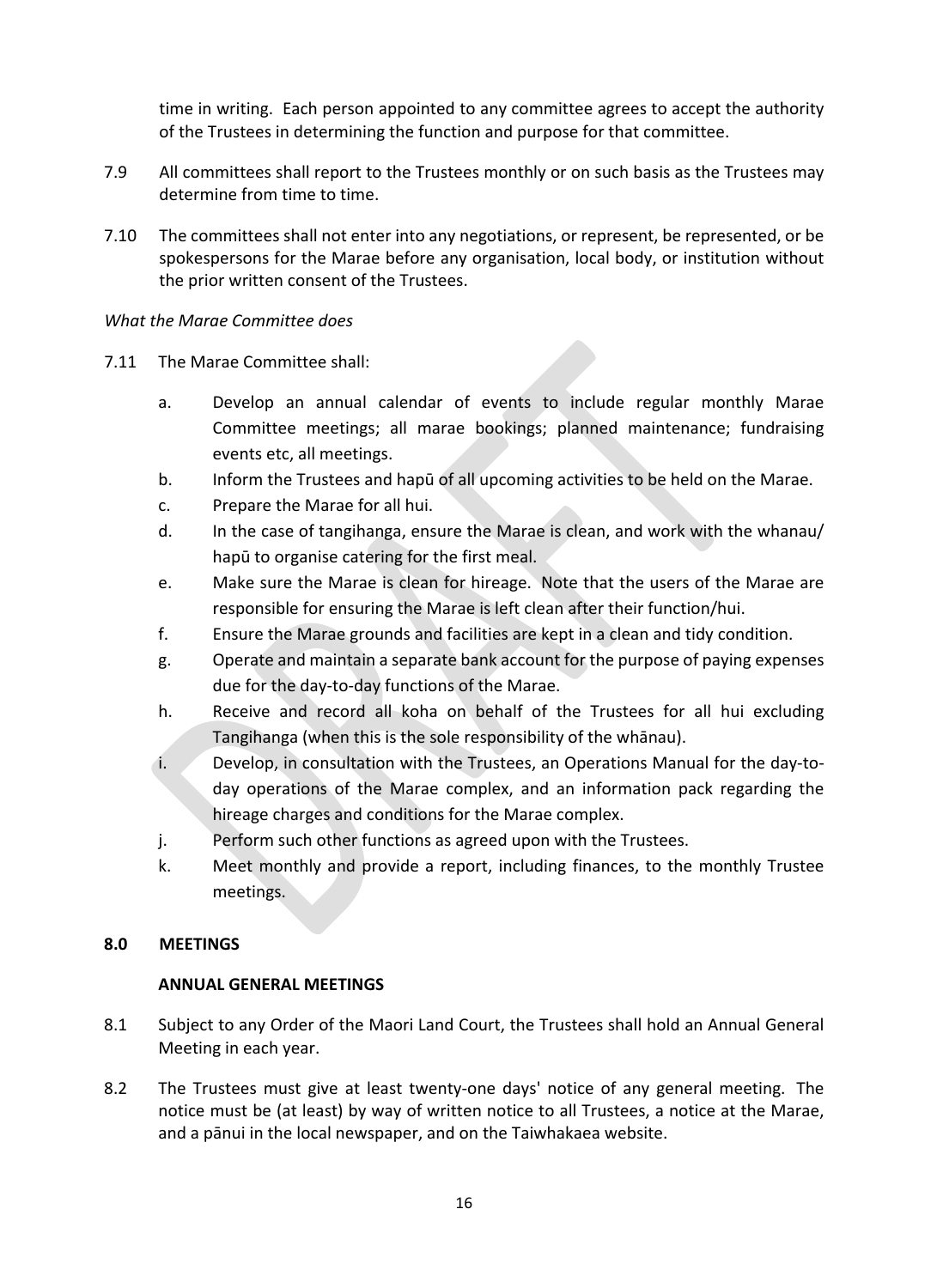- 8.3 A minimum of ten (10) beneficiaries, plus the Trustees, is required at any General Meeting.
- 8.4 All Trustees must be in attendance unless an apology has been received.
- 8.5 The Annual General Meeting (AGM) of Trustees is to be held within six months after the balance date (of 31st March), at which time the following shall be presented to the beneficiaries:
	- a. an annual report of the preceding 12 months
	- b. an outline of activities proposed for the forthcoming year
	- c. an annual financial report

and the following matters shall be dealt with:

- d. election of new Trustees if required to replace
- e. general business.
- 8.6 Appointed Trustees are required to attend:
	- a. The AGM of Trustees and other meetings of Trustees provided at least two weeks' notice is given; and
	- b. When possible, the monthly meetings of the Marae Committee.

#### **SPECIAL GENERAL MEETINGS**

- 8.7 A Special General Meeting of the Marae Trustees can be called for a specific purpose as and when required by the Trustees or beneficiaries.
- 8.8 14 clear days' notice shall be given.
- 8.9 A quorum of ten (10) beneficiaries, including the Trustees, is required at any Special General Meeting.

## **MONTHLY TRUSTEE MEETING**

- 8.10 All meetings of Trustees will be carried out in accordance with the Māori Reservations Regulations 1994.
- 8.11 A quorum of no less than half the Trustees shall be required at every Trustees' meeting.
- 8.12 If a meeting of Trustees takes place with only a half of the Trustees present, the number of Trustee votes required to pass any resolution shall be unanimous.
- 8.13 If more than a quorum of Trustees meet then motions will be passed with a majority of the votes.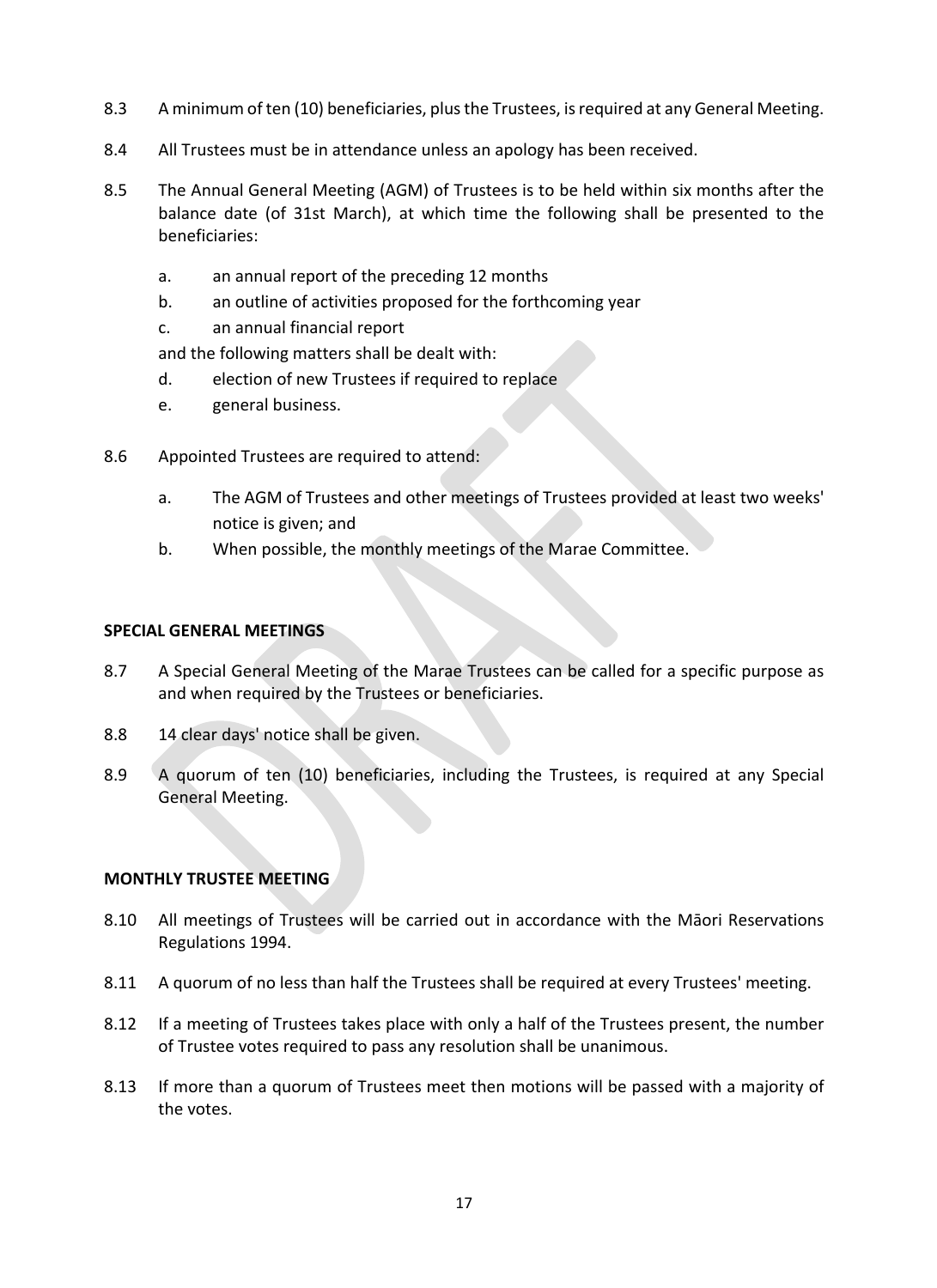- 8.14 Beneficiaries and co-opted members who are not Trustees shall be entitled to attend any meeting of Trustees but will not have voting rights.
- 8.15 Trustees can call for a "closed meeting" or go "in-Committee" when sensitive issues are to be discussed in confidence. Notice will be given in advance when/if applicable.
- 8.16 Taiwhakaea Marae Trustees shall meet at least once a month.
- 8.17 A quorum of Trustees shall be required at every Trustees' meeting.
- 8.18 Any Trustee who fails to attend three (3) consecutive duly notified meetings of Trustees without tendering their apologies to the Secretary shall be deemed to have resigned as a Trustee. That Trustee shall be notified of his/her failure to attend by the Secretary, and of the possible consequences of their failure to attend i.e., that application will be made to the Maori Land Court to remove them as a Trustee.
- 8.19 If a Trustee is deemed to have resigned as above, a special general meeting shall be called as soon as possible to elect a replacement Trustee.

## 8.20 **Voting**

- a. The Chairperson shall have a casting vote in the event of tied voting.
- b. Voting at all Trustee meetings shall be on voices or by show of hands and the declaration of the Chairperson that any resolution has been carried unless a poll is demanded immediately following such a declaration.

## **9.0 LIABILITY AND INDEMNITY OF TRUSTEES**

- 9.1 No trustee shall be liable for any loss to the Marae funds not attributable to the Trustee's own dishonesty, or to the wilful commission or omission by that trustee of any act known by that Trustee to be a breach of trust.
- 9.2 Each Trustee shall be entitled to a full and complete indemnity from the Marae funds for any personal liability which that Trustee may incur in any way arising from or in connection with that Trustee acting or purporting to act as a trustee of the trust, provided such liability is not attributable to that trustee's own dishonesty, or to the wilful commission or omission by that trustee of an act known by that trustee to be a breach of trust.
- 9.3 The Trustees may from time to time appoint and/or employ such person as they think fit to provide a service which may include advice, or any other requirement deemed necessary by the Trustees. The Trustees must comply with such legislation as the Employment Relations Act 2002, the Health and Safety in Employment Act 1992 and Regulations, and any amendments to those Acts and associated legislation.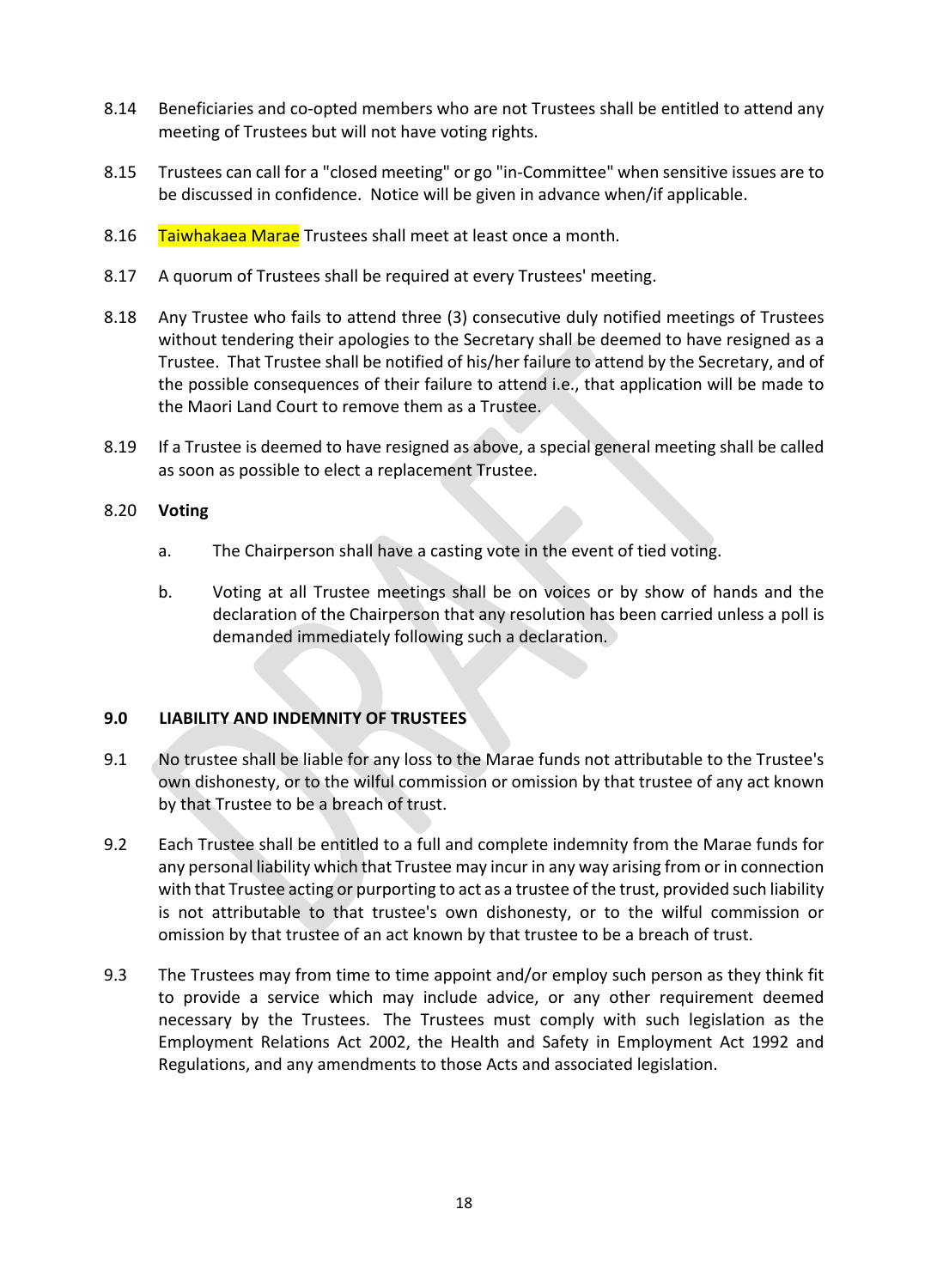## **10.0 DISPUTE RESOLUTION**

## **Advice and counsel from Te Kāhui Kaumātua can be sought at any/all levels as appropriate.**

- 10.1 Any conflict between a Beneficiary and a trustee that affects the proper administration of the Marae in any way should in the first instance be brought to the notice of the chairperson and deputy chairperson in writing by either party. Where the issue concerns either the chairperson or the deputy chairperson or both of them, then the matter shall be notified to all of the Trustees.
- 10.2 If only one party has a written letter of complaint, then the other party shall be entitled to respond to that letter in writing. Both letters shall be tabled at the next Trustees' meeting. The Trustees shall consider the letters with the parties being present.
- 10.3 A working party consisting of three people from the Trustees who are not directly affected by the dispute shall meet with both parties separately. Both parties are entitled to their whānau in attendance when they meet with the working party. To avoid doubt, the working party must not include any trustee who is a subject in the conflict.
- 10.4 The working party must act without prejudice to any party and use reasonable efforts to attempt to achieve a resolution that assists both parties and that maintains and promotes the wellbeing of all Beneficiaries and maintains the reputation of the Marae.
- 10.5 If the matter is not resolved within 2 (two) months from when it is first notified to the Trustees, it should be referred to mediation before independent mediators.
- 10.6 If the matters have not been resolved to the parties' satisfaction or either of them, it will then be referred to the Court for a decision which shall be binding on all parties to the dispute.

## **11.0 PROCESS FOR ALTERING THE CHARTER**

- 11.1 A request for any proposed change or amendment to this Charter must be made in writing by at least 3 (three) Beneficiaries and be sent or delivered to the Chairperson of Trustees.
- 11.2 The Trustees will then consider the request and decide whether or not a special general meeting should be called to consider the proposal. Where the request for a meeting is received within 4 (four) months before the annual general meeting, then the Trustees may defer notifying the proposed changes until the annual general meeting. Where the request is made outside of that time, then the Trustees may consider holding a special general meeting for the purpose of considering that request to change or amend this Charter.
- 11.3 In either case, the Trustees must notify the proposed change or amendment to the Beneficiaries by way of public notice in a local newspaper 21 (twenty-one) days prior to any general meeting. Such notice must be displayed on the notice board of the Marae as well as by using social website, media, and email addresses where known.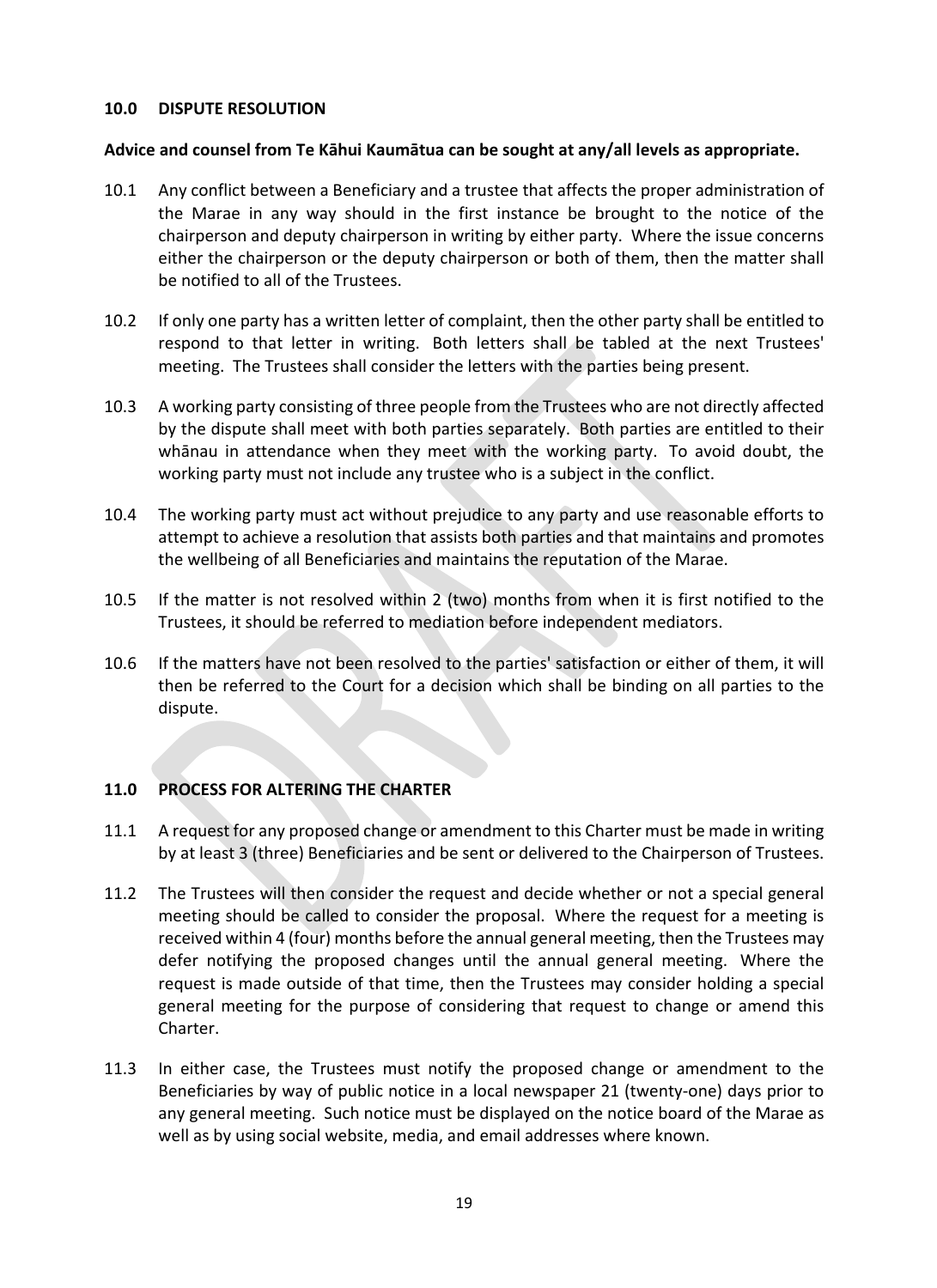- 11.4 At an annual general meeting or special general meeting as the case may be, any change or amendment to this Charter can be made with the support of those Beneficiaries in attendance and voting at the meeting.
- 11.5 Where the Trustees decline to convene a special general meeting or include the request in the agenda for an annual general meeting, they must notify the Beneficiaries requesting the change or amendment in writing within 14 (fourteen) days of making their decision. In their notice, the Trustees must set out the reasons for declining the request to convene a special general meeting or to include the request in the agenda for the annual general meeting.
- 11.6 Where any such request is declined, any Beneficiary may by notice require a special general meeting of Beneficiaries to discuss the proposed change or amendment to this Charter provided that at least 30 (thirty) Beneficiaries support the requirement to convene a special general meeting in writing, and that such notice to be provided to the Trustees. The Trustees are then obligated to convene a special general meeting to consider the proposal to change or amend this Charter within 2 (two) months of receiving the notice.
- 11.7 The Trustees may seek direction from the Court at any time.

## **12.0 PROVISION FOR KEEPING AND INSPECTING THE CHARTER**

- 12.1 A copy of the Charter, together with a copy of the Māori Reservations Regulations 1994, will be:
	- a. Issued to each Trustee
	- b. Displayed on the Wharekai notice board
	- c. Published on the Marae website
	- d. Maintained by the Trustee secretary for perusal by the beneficiaries
	- e. Lodged with the Court.

## **13.0 AUTHORITY TO ISSUE**

This Charter is issued in accordance with Regulation 7 of the Māori Reservations Regulations 1994 after consideration, compilation, and endorsement at a meeting of Trustees and Beneficiaries of Taiwhakaea Marae.

| Hoani John Powell              |  |
|--------------------------------|--|
| Responsible Trustee (Chairman) |  |

............................................................... ....................................................... (John) Te Poari Newton Responsible Trustee (Secretary)

............................................................... .......................................................